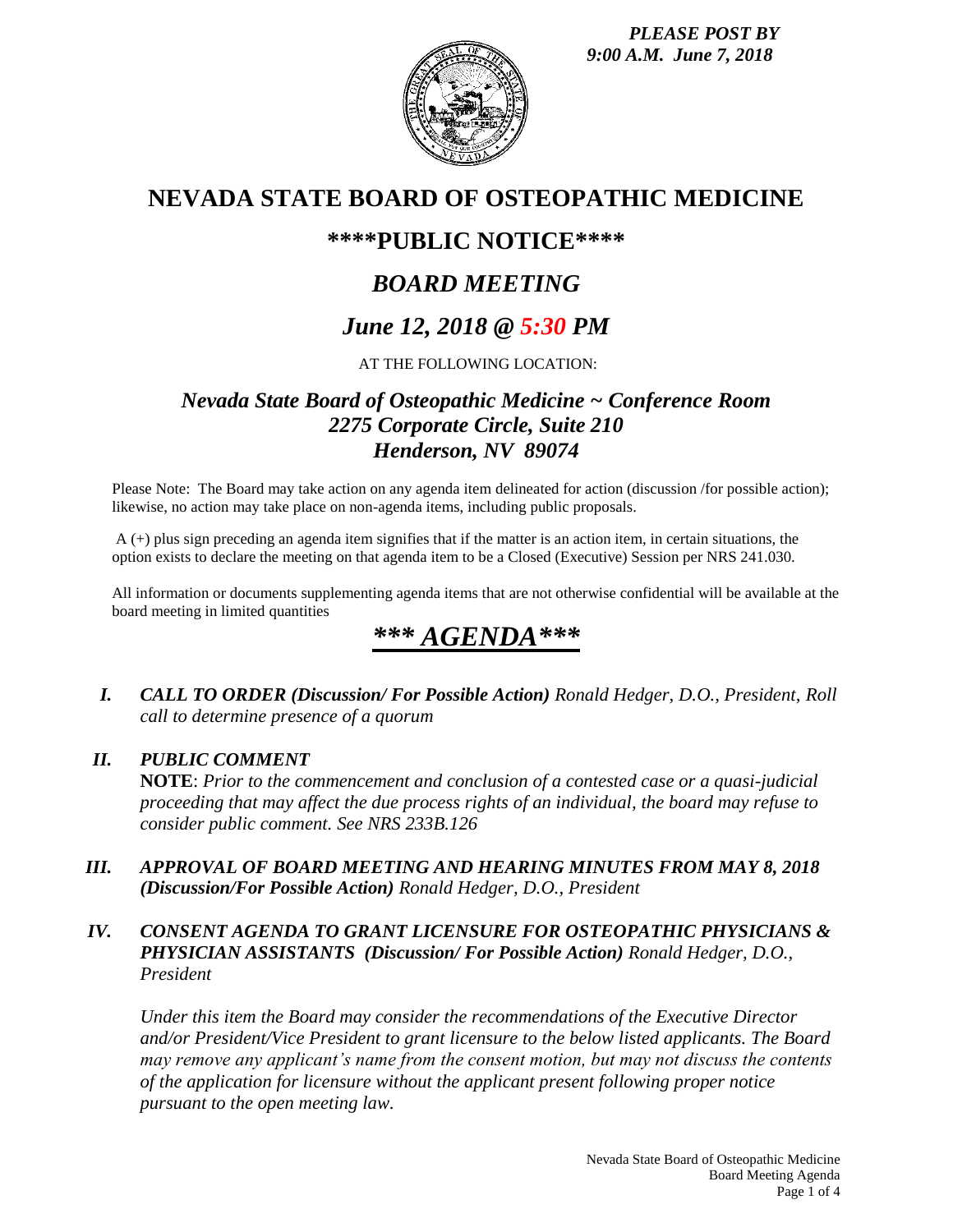### **Effective 06/12/18:**

### **Osteopathic Physician Name Specialty**

*Mark Allen, D.O. Orthopedic Surgery Brian Ault, D.O. Emergency Medicine John Chece, D.O. Family Medicine John Garrison, D.O. Internal Medicine Javi Hartenstine, D.O. Anatomic Pathology Ingrid Hoden, D.O. Family Medicine Cameron McLaughlin, D.O. Internal Medicine Jennifer Quinlan, D.O. Pediatrics James Yousif, D.O. Dermatology*

*Cameron Hunter, PA-C James Joslin, D.O. Nancy Inman PA-C Stefan Franciosa, D.O. Jenna Muri, PA-C Leo Capobianco, D.O.*

#### **Effective 07/01/18:**

#### **Osteopathic Physician Name Specialty**

*Whitney Banks, D.O. Anatomic Pathology Azadeh Brumand, D.O. Internal Medicine Li-Chien Chen, D.O. Internal Medicine Cam Choji, D.O. Cardiology James Cunningham, D.O. Vascular Radiology Rebecca Desfor, D.O. Family Medicine Chad Farr, D.O. Emergency Medicine Bradley Goodsell, D.O. Anesthesiology Sai Karan Vamsi Guda, D.O. Internal Medicine John Jobes, D.O. Emergency Medicine Jason Kim, D.O. Emergency Medicine John McKittrick, D.O. Family Medicine Chelsea Meyer, D.O. Neurology Laura Nielsen, D.O. Family Medicine Ian Penniston, D.O. Psychiatry Catherine Pinkston, D.O. Family Medicine Nathan Richards, D.O. Orthopedic Surgery Niloufar Salehi, D.O. Family Medicine Rachel Shirley, D.O. General Surgery Anthony Torres, D.O. Neurology Steven Tsang, D.O. Internal Medicine Christopher Vlasek, D.O. Family Medicine*

#### *Physician Assistant Supervising Physician*

### *V. CONSENT AGENDA TO GRANT LICENSURE FOR OSTEOPATHIC PHYSICIAN SPECIAL LICENSES (Discussion/ For Possible Action) Ronald Hedger, D.O., President*

#### *Special Licenses NRS.633.411:*

*Farhad Alikozai, D.O. UNLVSOM – Internal Medicine Zackery Billington, D.O. Mountain View – Transitional Vincent Boyd, D.O. UNLVSOM – Emergency Medicine Matthew Cadelago, D.O. Mountain View – Emergency Medicine Trevor Crean, D.O. UNLVSOM – Orthopedic Surgery*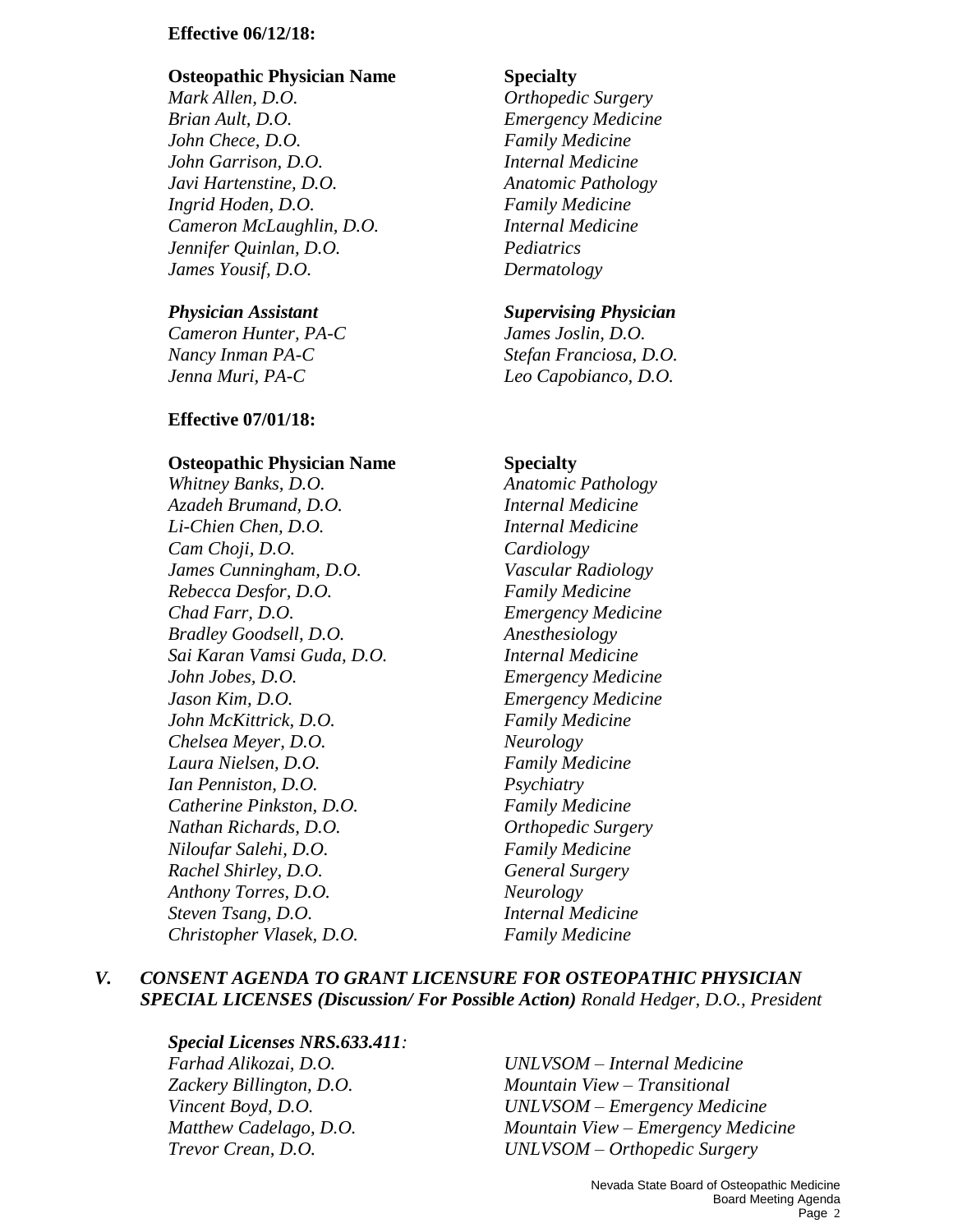*Yatin Dhir, D.O. UNLVSOM – Family Medicine Gerard Holder, D.O. UNLVSOM – Pediatrics Scott Jensen, D.O. UNLVSOM – Pediatrics Esther Kim, D.O. Valley – Family Medicine Andrea Langford, D.O. Mountain View – OB/GYN Ann Nguyen, D.O. UNLVSOM – Pediatrics Britton Odle, D.O. Southern Hills – Transitional Joseph Ricioli, D.O. UNLVSOM – Family Medicine Allison Superneau, D.O. UNLVSOM – General Surgery Jaclyn Weinstein, D.O. UNLVSOM – Family Medicine David Winn, D.O. UNLVSOM – Family Medicine Dong Yeung, D.O. Southern Hills - Transitional*

*Rahul Farwaha, D.O. Valley Hospital – Internal Medicine Grant Gerhard, D.O. Mountain View – Emergency Medicine Shivali Gupta, D.O. Valley Hospital – Orthopedic Surgery Jordan Grush, D.O. UNLVSOM – Emergency Medicine Chase Hamilton, D.O. UNLVSOM – Emergency Medicine Daniel Hekmet, D.O. Mountain View – Internal Medicine Sarel Iskander, D.O. Valley Hospital – Internal Medicine Keith Kotecki, D.O. Valley Hospital – Orthopedic Surgery Rebecca Laurine, D.O. Southern Hills – Family Medicine Herman Lee, D.O. UNLVSOM – Emergency Medicine Kelvy Levit, D.O. UNLVSOM – Emergency Medicine Alex Lin, D.O. UNLVSOM – Emergency Medicine Michael Lin, D.O. Mountain View – Internal Medicine Cybill Navarro, D.O. Valley Hospital – Family Medicine Jonathan Ni, D.O. Mountain View – Emergency Medicine Philip Oberg, D.O. Valley Hospital – Internal Medicine Trent Peterson, D.O. Valley Hospital – Internal Medicine Iqra Saqib, D.O. Mountain View – Internal Medicine Sharis Shamirian, D.O. Valley Hospital – Internal Medicine Princess Krisma Swanson, D.O. Southern Hills – Family Medicine Julie Timple, D.O. Valley Hospital – Internal Medicine Patrick Wallace, D.O. UNLVSOM – Emergency Medicine Daphne Wong, D.O. Valley Hospital – Internal Medicine*

- *VI. +CONSIDERATION OF APPLICATION FOR LICENSURE FOR OSTEOPATHIC PHYSICIAN DAVID LAND, D.O.,(Decision tabled from May 8 Board meeting)(Personal Appearance Not Required), (Discussion/For Possible Action) NOTE: The Board may go into closed session pursuant to NRS 241.030 to move to a closed session because the discussion may involve this applicant's character, alleged misconduct, professional competence, or similar items. Ronald Hedger, D.O., President*
- *VII. CONDUCT ANNUAL REVIEW FOR EXECUTIVE DIRECTOR, INCLUDING POTENTIAL ADJUSTMENT TO SALARY, (Tabled from May 8 Board Meeting) Discussion/For Possible Action) Ronald Hedger, D.O., President*
- *VIII. CONSIDERATION OF AND ACTION REGARDING ANNUAL BUDGET AND RESERVE POLICY, (Discussion/For Possible Action) Ronald Hedger, D.O., President*
	- *IX. EXECUTIVE DIRECTOR'S REPORT*
		- *a. Financial Statements*
		- *b. Licensing*